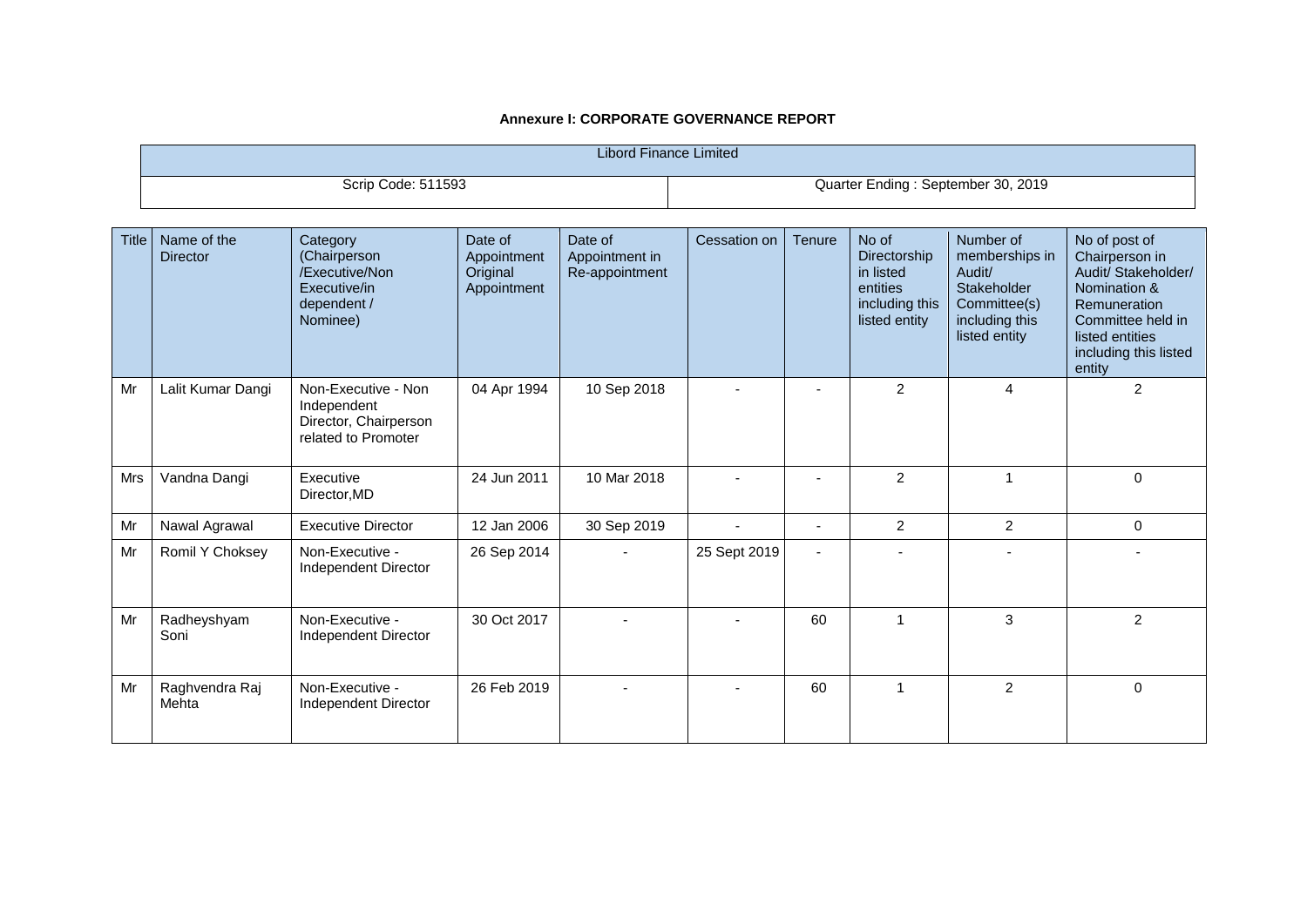| Libord Finance Limited |                                    |
|------------------------|------------------------------------|
| Scrip Code: 511593     | Quarter Ending: September 30, 2019 |

| <b>II. Composition of Committees</b> |                                                       |                     |                   |  |  |  |  |
|--------------------------------------|-------------------------------------------------------|---------------------|-------------------|--|--|--|--|
| <b>Audit Committee</b>               |                                                       |                     |                   |  |  |  |  |
| Name of Committee Members            | Category                                              | Date of Appointment | Date of Cessation |  |  |  |  |
| Mr. Radheyshyam Soni                 | Non-Executive - Independent Director, Chairperson     | 31-01-2018          |                   |  |  |  |  |
| Mr. Lalit Kumar Dangi                | Non-Executive - Non Independent Director, Member      | 27-06-2001          |                   |  |  |  |  |
| Mr. Raghvendra Raj Mehta             | Non-Executive - Independent Director, Member          | 27-05-2019          | $\blacksquare$    |  |  |  |  |
|                                      | Nomination & Remuneration Committee                   |                     |                   |  |  |  |  |
| Name of Committee Members            | Category                                              | Date of Appointment | Date of Cessation |  |  |  |  |
| Mr. Romil Y Choksey                  | Non-Executive - Independent Director, Member          | 31-10-2014          | 14-08-2019        |  |  |  |  |
| Mr. Radheyshyam Soni                 | Non-Executive - Independent Director, Chairperson     | 22-01-2018          |                   |  |  |  |  |
| Mr. Lalit Kumar Dangi                | Non-Executive - Non Independent Director, Member      | 27-06-2001          |                   |  |  |  |  |
| Mr. Raghvendra Raj Mehta             | Non-Executive - Independent Director, Member          | 14-08-2019          |                   |  |  |  |  |
|                                      | Stakeholder's Relationship Committee                  |                     |                   |  |  |  |  |
| Name of Committee Members            | Category                                              | Date of Appointment | Date of Cessation |  |  |  |  |
| Mr. Lalit Kumar Dangi                | Non-Executive - Non Independent Director, Chairperson | 10-12-2015          |                   |  |  |  |  |
| Mr. Nawal Agrawal                    | <b>Executive Director, Member</b>                     | 10-12-2015          |                   |  |  |  |  |
| Mr. Radheyshyam Soni                 | Non-Executive - Independent Director, Member          | 01-04-2019          |                   |  |  |  |  |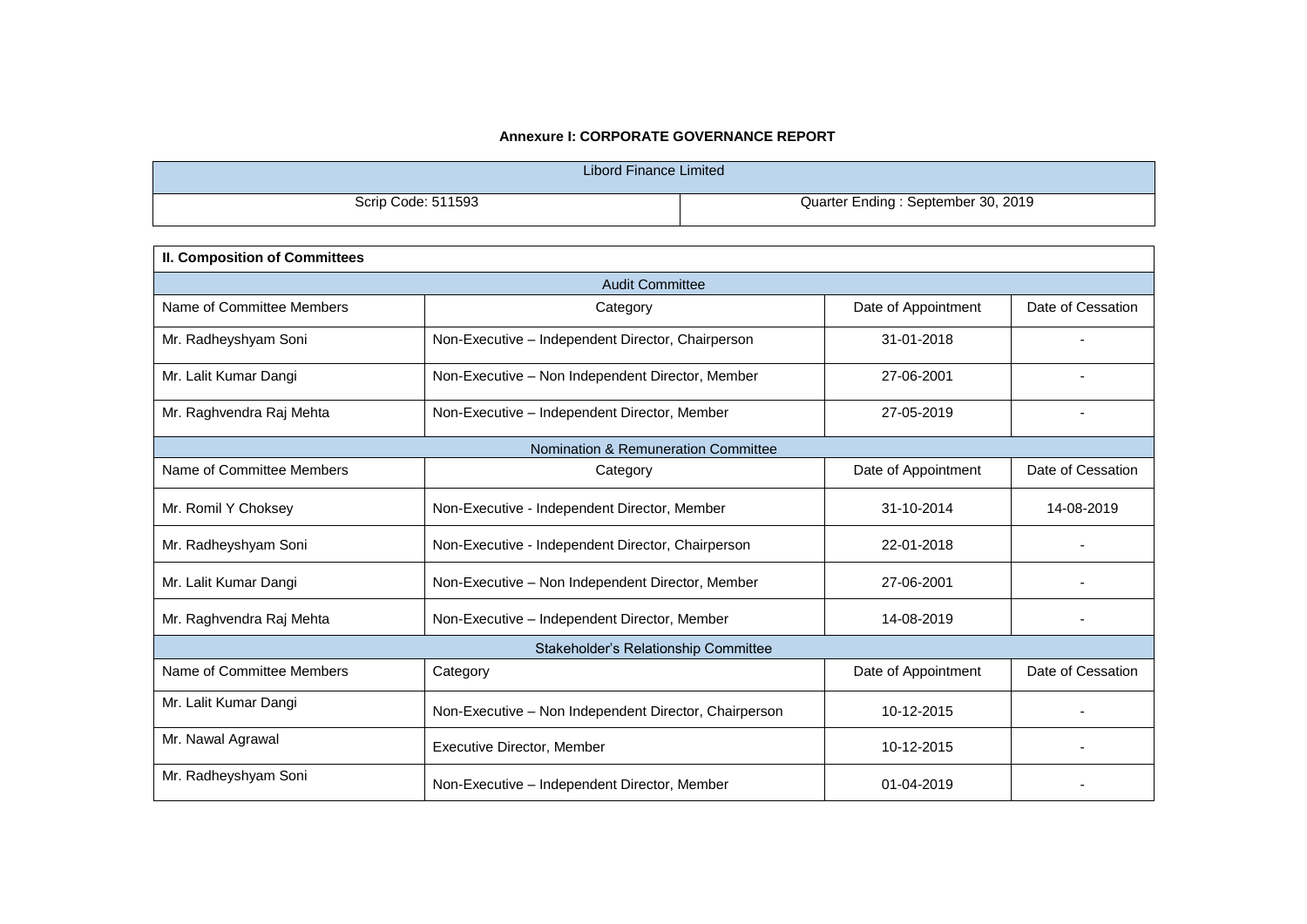| Libord Finance Limited |                                    |
|------------------------|------------------------------------|
| Scrip Code: 511593     | Quarter Ending: September 30, 2019 |

| III. Meeting of Board of Directors                  |                                                        |                                                     |  |  |  |  |
|-----------------------------------------------------|--------------------------------------------------------|-----------------------------------------------------|--|--|--|--|
| Date(s) of Meeting (if any) in the previous quarter | Date(s) of Meeting (if any) in the<br>relevant quarter | Maximum gap between any two consecutive<br>meetings |  |  |  |  |
| 11 Apr 2019                                         |                                                        |                                                     |  |  |  |  |
| 27 May 2019                                         |                                                        | 45                                                  |  |  |  |  |
|                                                     | 14 Aug 2019                                            | 78                                                  |  |  |  |  |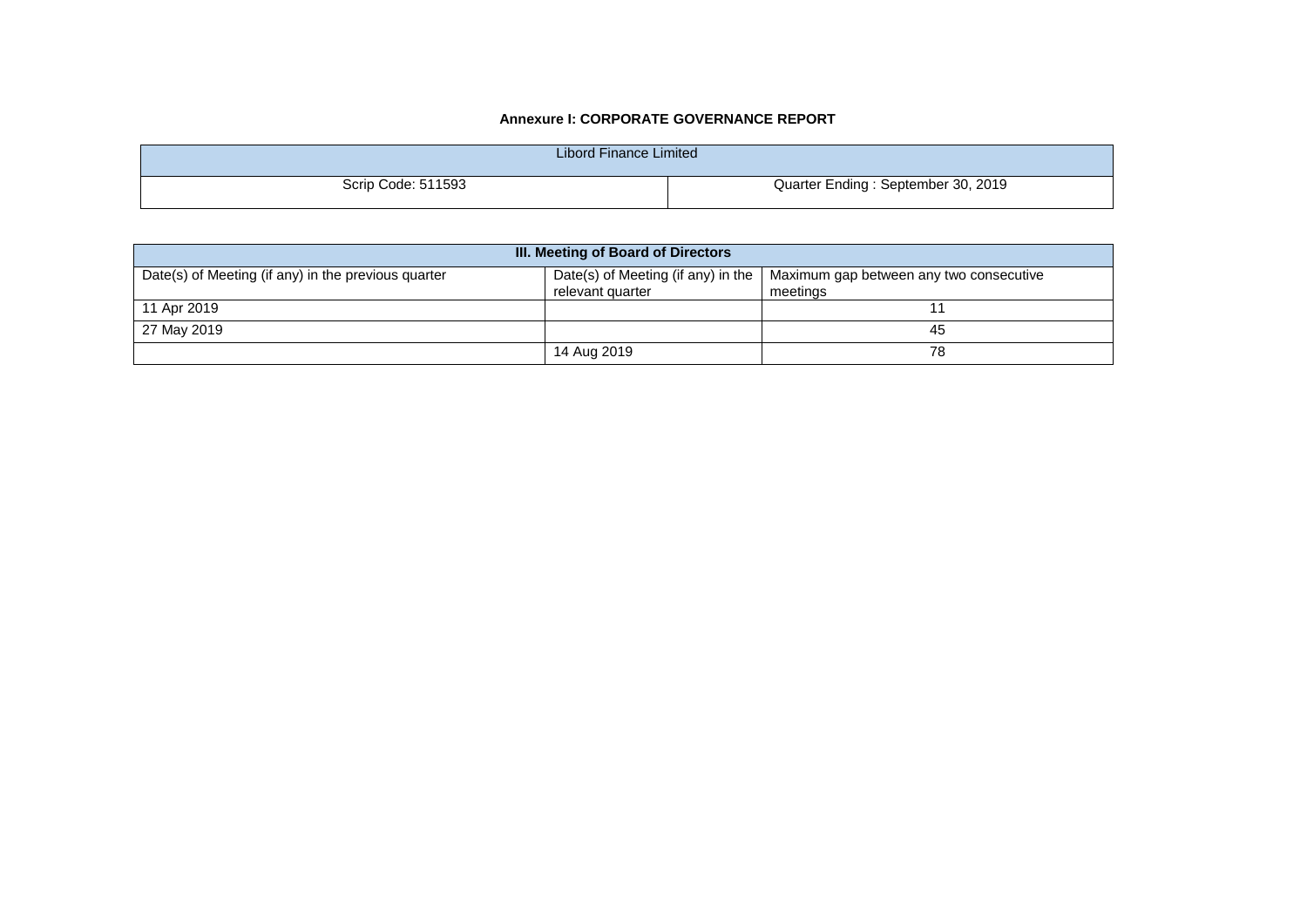| <b>Libord Finance Limited</b>                                                              |                                          |                                      |                                             |                                         |  |  |  |  |  |
|--------------------------------------------------------------------------------------------|------------------------------------------|--------------------------------------|---------------------------------------------|-----------------------------------------|--|--|--|--|--|
| Quarter Ending: September 30, 2019<br>Scrip Code: 511593                                   |                                          |                                      |                                             |                                         |  |  |  |  |  |
| <b>IV. Meeting of Committees</b>                                                           |                                          |                                      |                                             |                                         |  |  |  |  |  |
|                                                                                            |                                          |                                      |                                             |                                         |  |  |  |  |  |
| Date(s) of meeting of<br>Name of Committee<br>Whether<br>Date(s) of meeting<br>Maximum gap |                                          |                                      |                                             |                                         |  |  |  |  |  |
|                                                                                            | the committee in the<br>rolovant quartor | requirement of<br>$\Omega$ uorum mot | of the committee in<br>the providue quarter | between any two<br>concocutivo mootings |  |  |  |  |  |

|                                            | the committee in the | requirement of | of the committee in  | between any two      |
|--------------------------------------------|----------------------|----------------|----------------------|----------------------|
|                                            | relevant quarter     | Quorum met     | the previous quarter | consecutive meetings |
|                                            |                      | (details)      |                      | (in number of days)  |
| Stakeholders Relationship Committee        |                      | Yes,           | 08 Apr 2019          |                      |
| Stakeholders Relationship Committee        |                      | Yes,           | 16 Apr 2019          |                      |
| <b>Audit Committee</b>                     |                      | Yes,           | 27 May 2019          | 40                   |
| <b>Stakeholders Relationship Committee</b> |                      | Yes,           | 26 Jun 2019          | 29                   |
| Stakeholders Relationship Committee        | 5-07-2019            | Yes,           |                      |                      |
| Nomination & Remuneration Committee        | 14-08-2019           | Yes,           |                      | 39                   |
| <b>Audit Committee</b>                     | 14-08-2019           | Yes,           |                      |                      |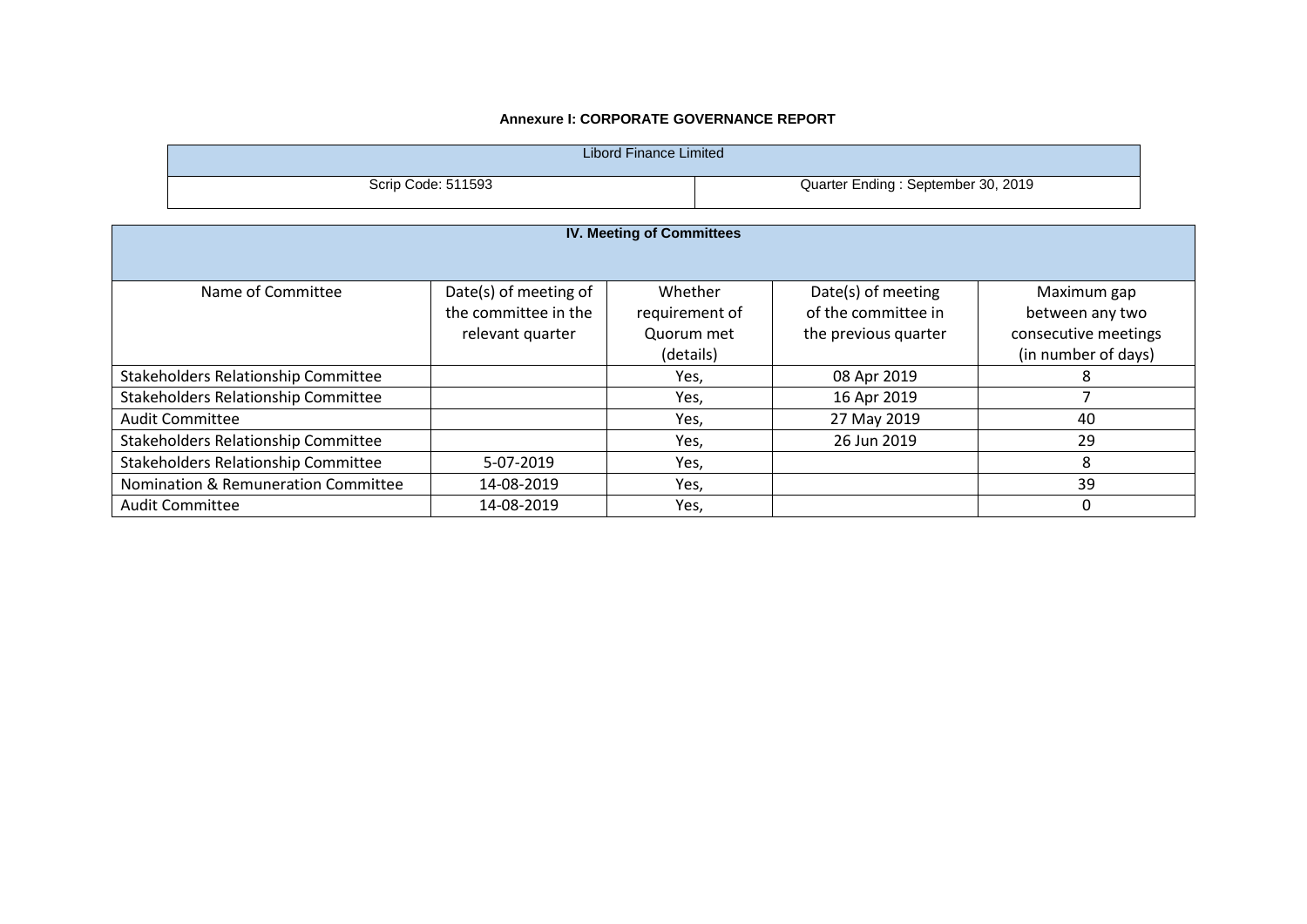| Libord Finance Limited |                                    |
|------------------------|------------------------------------|
| Scrip Code: 511593     | Quarter Ending: September 30, 2019 |

| V. Related party Transactions                                                                             |                                  |                                                |  |  |  |
|-----------------------------------------------------------------------------------------------------------|----------------------------------|------------------------------------------------|--|--|--|
| Subject                                                                                                   | Compliance status<br>(Yes/No/NA) | If status is "No" details of<br>non-compliance |  |  |  |
| Whether prior approval of audit committee obtained                                                        | Yes                              |                                                |  |  |  |
| Whether shareholder approval obtained for material RPT                                                    | ΝA                               |                                                |  |  |  |
| Whether details of RPT entered into pursuant to omnibus<br>approval have been reviewed by Audit Committee | <b>NA</b>                        |                                                |  |  |  |